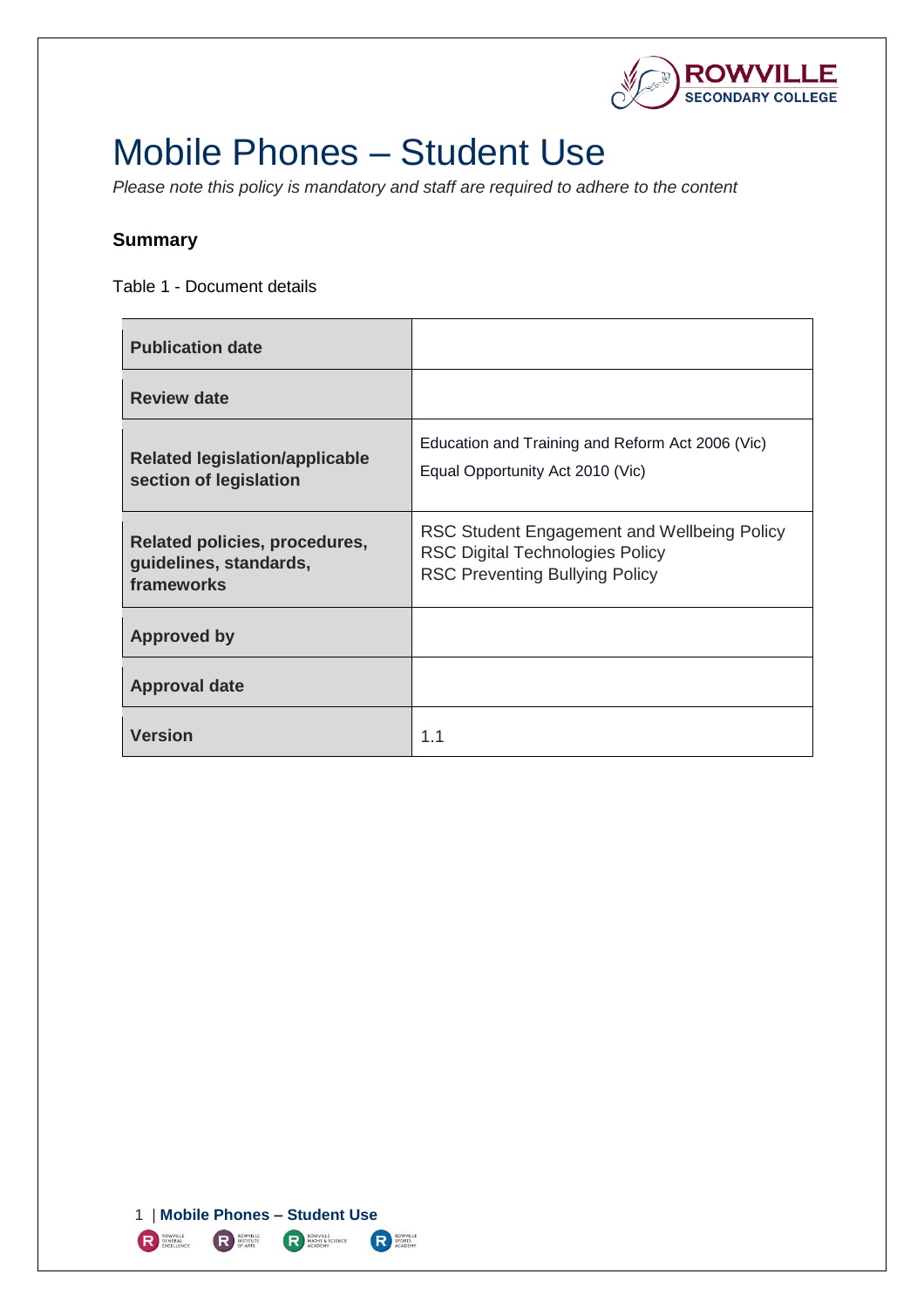

# **Table of Contents**

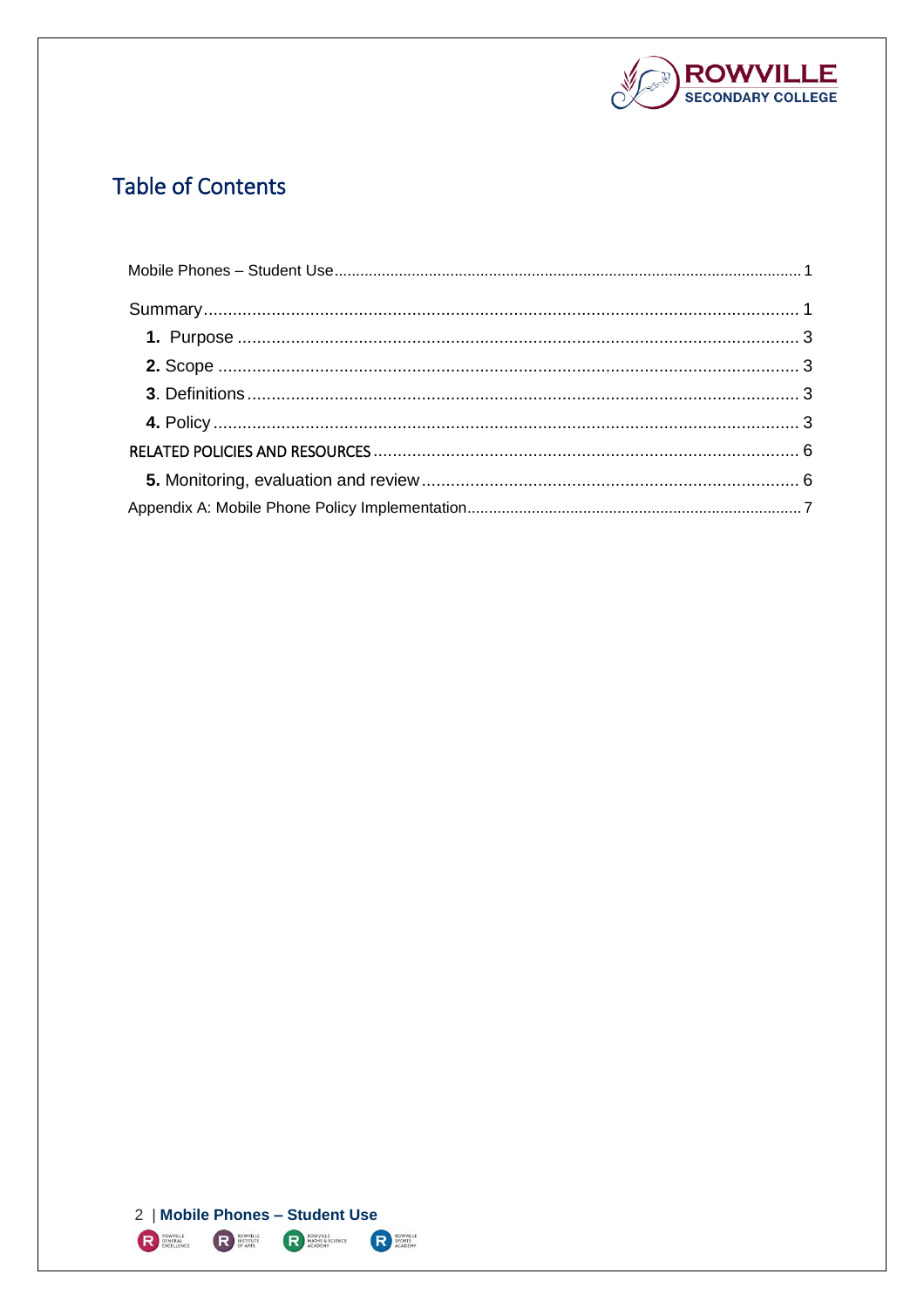

## <span id="page-2-0"></span>**1.** Purpose

To explain to our school community the Department of Education and Training's and Rowville Secondary College's policy requirements and expectations relating to students using mobile phones and other personal mobile devices during school hours.

# <span id="page-2-1"></span>**2.** Scope

This policy applies to:

- 1. All students at Rowville Secondary College and,
- 2. Students' personal mobile phones and other personal mobile devices brought onto school premises during school hours, including recess and lunchtime.

#### <span id="page-2-2"></span>**3**. Definitions

A **mobile phone** is a telephone with access to a cellular (telecommunication) system, with or without a physical connection to a network. For the purpose of this policy, "mobile phone" refers to mobile phones and any device that may connect to the internet or have a similar functionality to a mobile phone such as smart watches and audio devices.

# <span id="page-2-3"></span>**4.** Policy

Rowville Secondary College understands that students may bring a personal mobile phone or other personal mobile devices to school, particularly if they are travelling independently to and from school.

At Rowville Secondary College:

- Students who choose to bring mobile phones and other personal mobile devices to school must have them **switched off and securely stored during school hours, including recess and lunchtime**
- Exceptions to this policy may be applied if certain conditions are met (see below for further information)
- When emergencies occur, parents or carers should reach their child by calling the school's office.

#### **Personal mobile phone use**

3 | **Mobile Phones – Student Use**

**READER**<br>ACADEMY

**R**<br>SPORTS<br>ACADEMY

ROWVILLE

In accordance with the Department's [Mobile Phones Policy](https://www.education.vic.gov.au/school/principals/spag/safety/Pages/mobilephones.aspx) issued by the Minister for Education, personal mobile phones or other mobile devices must not be used at Rowville Secondary College during school hours, including lunchtime and recess, unless an exception has been granted.

Where a student has been granted an exception, the student must use their mobile phone for the purpose for which the exception was granted, and in a safe, ethical and responsible manner.

#### **Secure storage**

R **BENERAL**<br>EXCELLENCE

Mobile phones or other personal mobile devices owned by students at Rowville Secondary College are considered valuable items and are brought to school at the owner's (student's or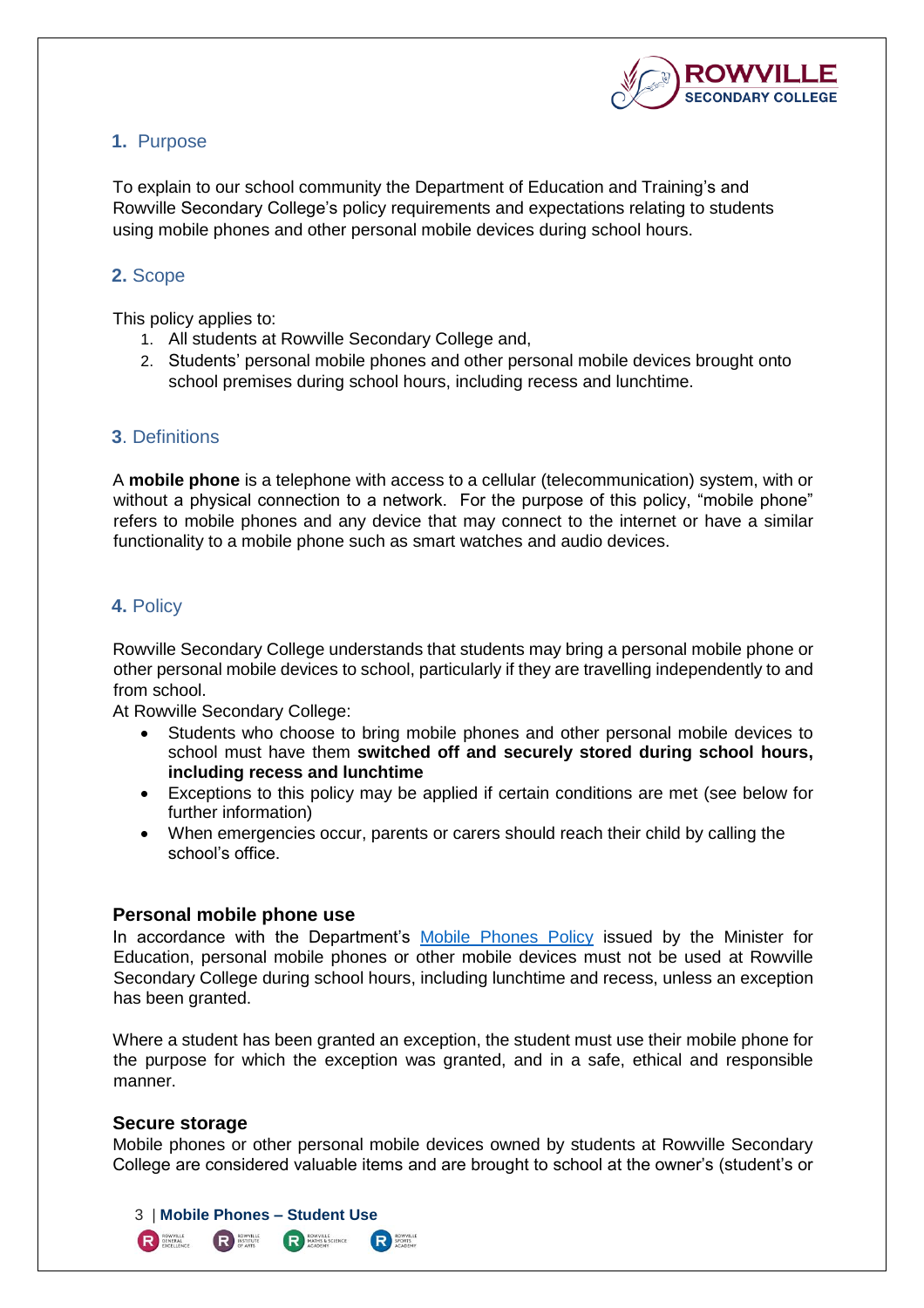

parent/carer's) risk. Students are encouraged not to bring a mobile phone to school unless there is a compelling reason to do so. Please note that Rowville Secondary College does not have accident insurance for accidental property damage or theft. Students and their parents/carers are encouraged to obtain appropriate insurance for valuable items. Refer to the Rowville Secondary College's Personal Property Policy and the Department's [Personal](https://www.education.vic.gov.au/school/principals/spag/governance/pages/personalgoods.aspx)  [Goods](https://www.education.vic.gov.au/school/principals/spag/governance/pages/personalgoods.aspx) policy.

Where students bring a mobile phone to school, Rowville Secondary College will provide secure storage. Secure storage is storage that cannot be readily accessed by those without permission to do so. At Rowville Secondary College students are required to store their phones in their lockers at their base campus or in the temporary lockers if they have travelled to the other campus. Phones and bags must be stored in lockers as soon as students arrive at either campus. Padlocks are provided to students (as part of the fees) and students must provide their Learning Mentor with the code in case of emergencies.

#### **Enforcement**

Students who use their personal mobile phones inappropriately at Rowville Secondary College may be issued with consequences consistent with our school's Student Wellbeing and Engagement Policy, Bullying Prevention Policy and Digital Technologies Policy. Please see Appendix A for implementation of this policy.

At Rowville Secondary College inappropriate use of mobile phones is **any use during school hours**, unless an exception has been granted, and particularly use of a mobile phone:

- in any way that disrupts the learning of others
- to send inappropriate, harassing or threatening messages or phone calls
- to engage in inappropriate social media use including cyber bullying
- to capture video or images of people, including students, teachers and members of the school community without their permission
- to capture video or images in the school toilets, changing rooms, swimming pools and gyms
- during exams and assessments

# **Exceptions**

Exceptions to the policy:

- may be applied during school hours if certain conditions are met, specifically,
	- o Health and wellbeing-related exceptions; and
	- o Exceptions related to managing risk when students are offsite.
- can be granted by the principal, or by principal in consultation with key stakeholders, in accordance with the Department's [Mobile Phones Policy.](https://www.education.vic.gov.au/school/principals/spag/safety/Pages/mobilephones.aspx)

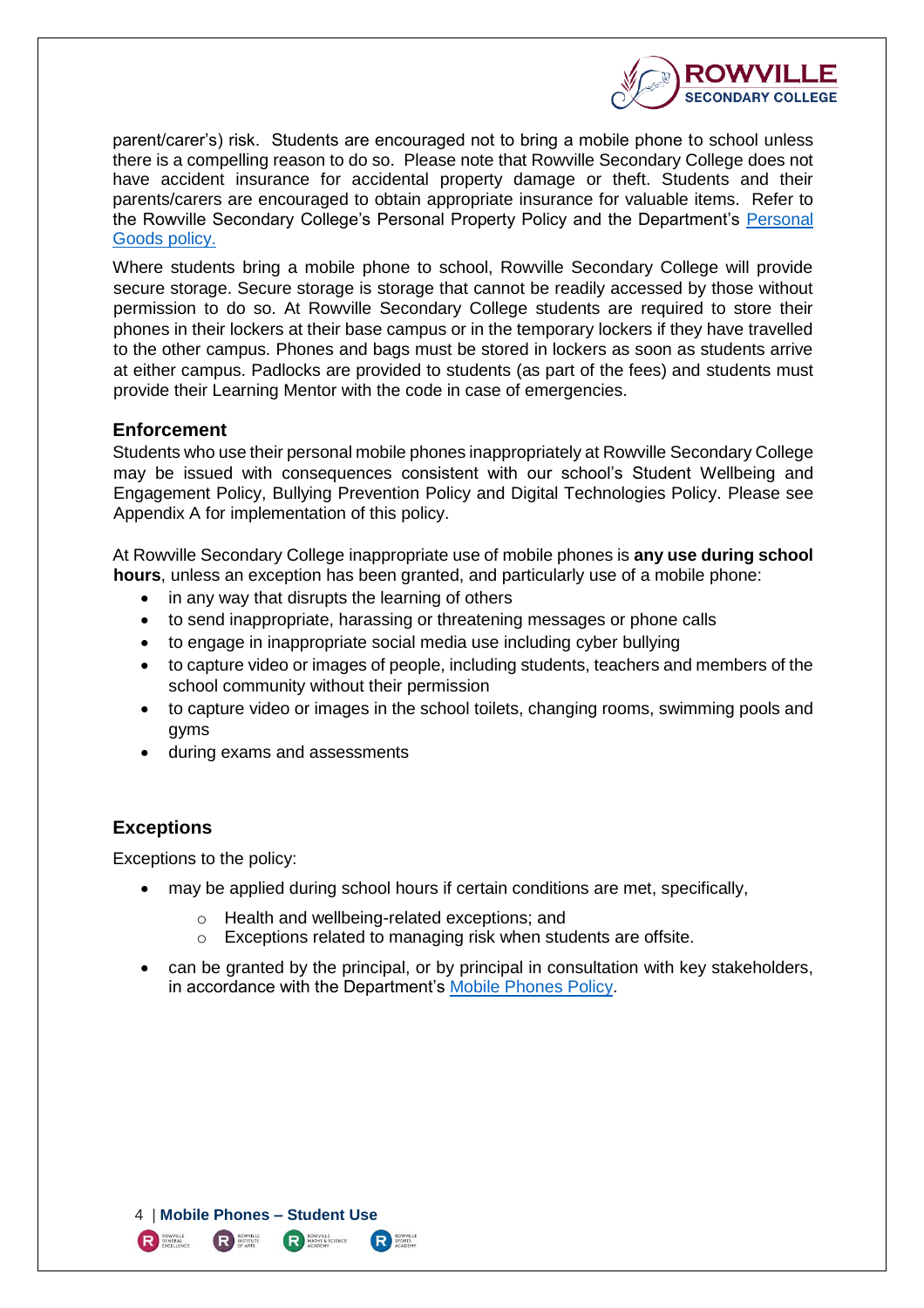

The three categories of exceptions allowed under the Department's **Mobile Phones Policy** are:

#### *1. Learning-related exceptions*

| <b>Specific exception</b>                                                                                                                                                                        | <b>Documentation</b> |
|--------------------------------------------------------------------------------------------------------------------------------------------------------------------------------------------------|----------------------|
| For specific learning activities (class-based   Unit of work, learning sequence and<br>exception)                                                                                                | lesson plan          |
| For students for whom a reasonable adjustment   Individual Learning Plan, Individual<br>to a learning program is needed because of a $\vert$ Education Plan<br>disability or learning difficulty |                      |

#### *2. Health and wellbeing-related exceptions*

| <b>Specific exception</b>        | <b>Documentation</b>                                                                                                                       |
|----------------------------------|--------------------------------------------------------------------------------------------------------------------------------------------|
| Students with a health condition | Student Health Support Plan e.g. a<br>student with diabetes using mobile<br>phone to monitor blood sugar                                   |
| Students who are Young Carers    | A localised student record e.g. contact<br>with medical professionals during the<br>school day regarding the person they are<br>caring for |

#### *3. Exceptions related to managing risk when students are offsite*

| <b>Specific exception</b>                                                                         | <b>Documentation</b>                      |
|---------------------------------------------------------------------------------------------------|-------------------------------------------|
| Travelling to and from excursions                                                                 | Risk assessment planning<br>documentation |
| Students on excursions and camps                                                                  | Risk assessment planning<br>documentation |
| When students are offsite (not on school<br>grounds) and unsupervised with parental<br>permission | Risk assessment planning<br>documentation |
| Students with a dual enrolment or who need to<br>undertake intercampus travel                     | Risk assessment planning<br>documentation |

Where an exception is granted, the student can only use the mobile phone for the purpose for which it was granted.

#### **Camps, excursions and extracurricular activities**

Generally mobile phones will not be permitted at events during school hours such as excursions or camps. Exceptions will be made for events where students may be considered to need their phones to manage independent travel, for example.

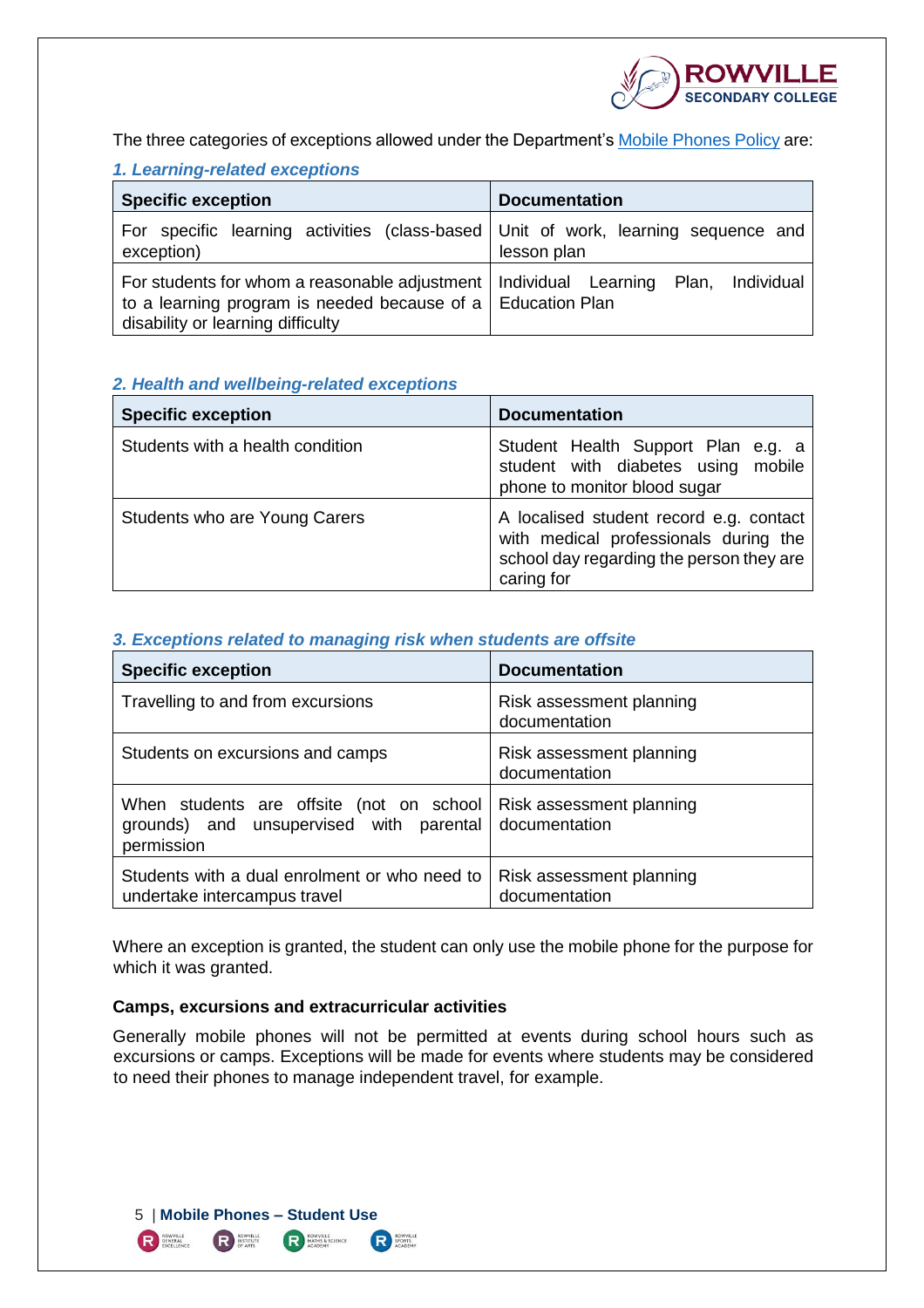

#### **Sports coaching off site**

Students must leave their phones in their lockers when attending off site coaching sessions.

#### **Exclusions**

This policy does not apply to

- Out-of-school-hours events
- Travelling to and from school
- iPads that do not have a SIM card
- Students travelling between campuses in order to undertake VCE or VET study
- Students undertaking workplace learning activities, e.g. work experience
- Students who are undertaking VET

# <span id="page-5-0"></span>RELATED POLICIES AND RESOURCES

- [RSC Student Wellbeing and Engagement Policy](https://www.rowvillesc.vic.edu.au/wp-content/uploads/2019/08/RSC-Student-Wellbeing-and-Engagement-Policy.pdf)
- Mobile Phones [Department Policy](https://www.education.vic.gov.au/school/principals/spag/safety/Pages/mobilephones.aspx)
- [Ban, Search and Seize Harmful Items](https://www.education.vic.gov.au/school/principals/spag/safety/Pages/property.aspx)
- [Personal Goods](https://www.education.vic.gov.au/school/principals/spag/governance/pages/personalgoods.aspx) Department policy

#### <span id="page-5-1"></span>**5.** Monitoring, evaluation and review

- This policy will be reviewed in November 2022.
- This policy will be approved by the RSC School Council
- This policy will be reviewed by the Policy and Planning Sub-committee

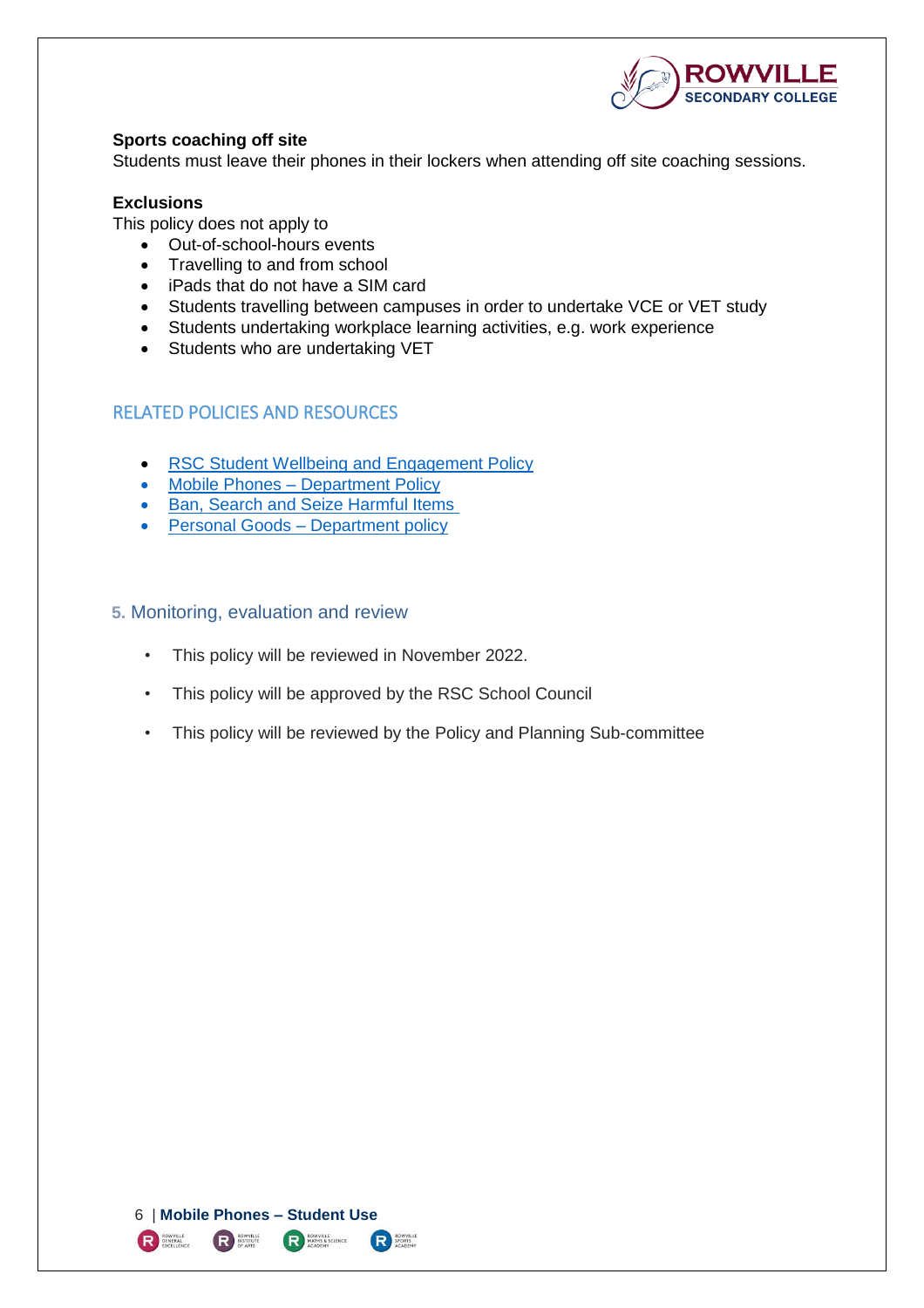

# <span id="page-6-0"></span>Appendix A: Mobile Phone Policy Implementation

All students will be allocated a lock on the first day of school if they don't already have one. From the time of being allocated a lock and a locker, phones must be turned off and stored securely in lockers during school hours, including recess and lunch.

Students are not permitted to bring school bags to standard classes. They will only be permitted to do so if they are required to get changed for Physical Education or Dance. Students are not permitted to have bags during recess and lunch time. They may only carry their bags immediately on their way to and from classes requiring them to get changed. Students must not bring phones or other valuables to these classes as no secure storage is provided.

#### **Implementation of the policy at school**

Students must lock their phones in their lockers as soon as practicable when they arrive at school. Students are not permitted to access their phone during the day and must keep it stored securely in their locker.

If a student needs to contact a parent or carer urgently, they are encouraged to go to an appropriate staff room (House Staff Room, Wellbeing, Admin) and ask to use a school phone.

If a student uses their phone during the school day or have their phone on them, they will be required to accompany a teacher or other staff member to the front office to relinquish their phone.

If a student brings a phone to class, the teacher is required to log it on the help desk so that a staff member can come and collect the student so that they can relinquish their phone at the front office. A record will be kept of the confiscation at the front office.

If a student is using headphones/earbuds, it is reasonable for a teacher to ask if they are connected to a mobile phone. If they are, students will be asked to relinquish both the phone and the headphones/earbuds. There are educational uses for headphones/earbuds in classes such as Media or Dance but students may not use headphones/earbuds connected to their mobile phone during the school day, unless they have a specific exemption to do so.

The only time students can use their phones on school grounds is directly after 3:15 pm when they have been dismissed from classes for the day. If a student is leaving before the end of the school day, they are not permitted to use their phone until they are off school grounds.

#### **First Offence**

- Student relinquishes phone or personal device
- Student reminded of the rule and consequences by staff member
- Office staff record the incident on Compass ensuring the Learning Mentor is included in the notifications

7 | **Mobile Phones – Student Use** R **BENERAL** ROWVILLE **R**<br>MATHS & SCIENCE **R**<br>SPORTS<br>ACADEMY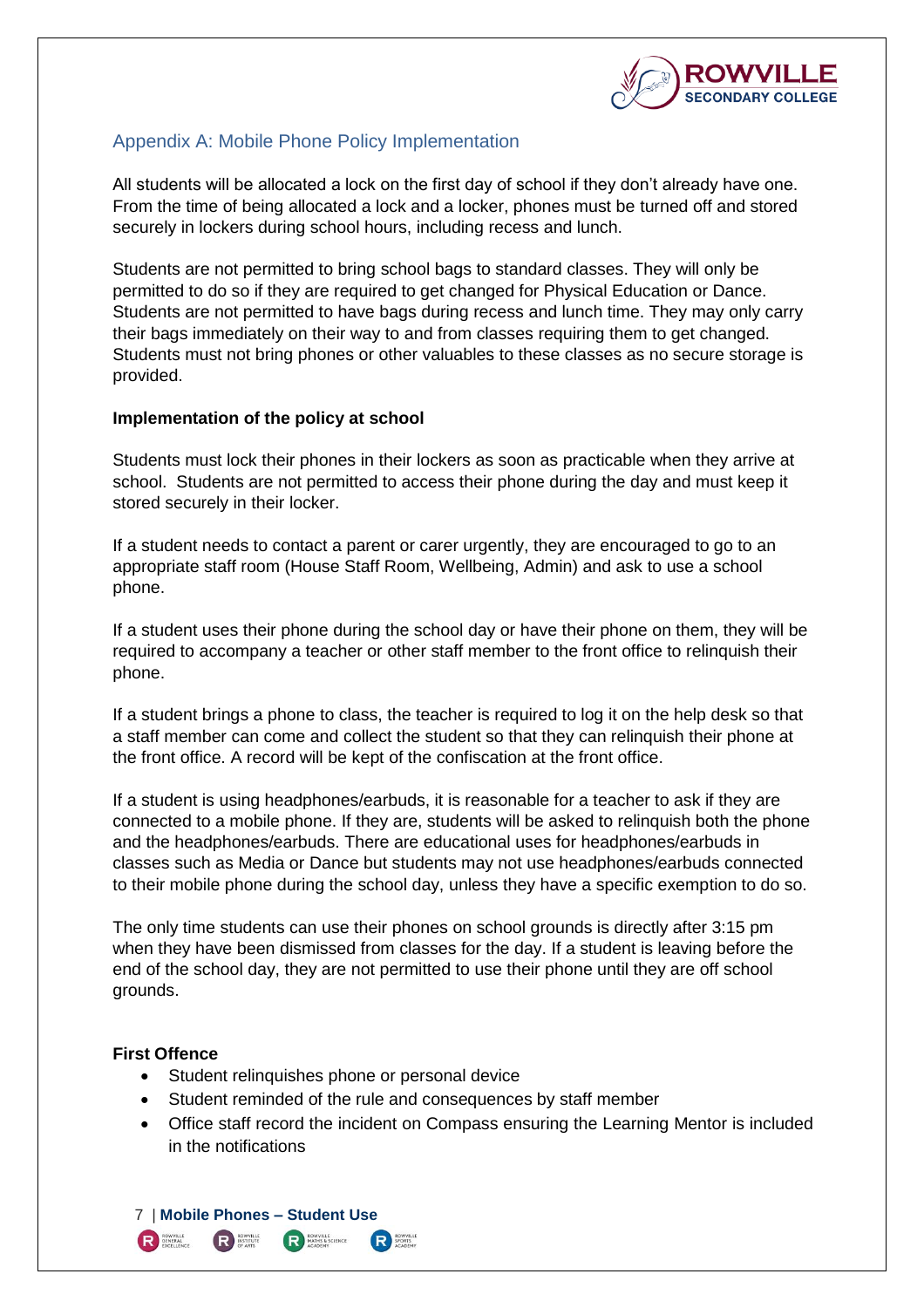

 Labelled device is kept in a secure store until the end of the day where the student can request it's return from the office staff

#### **Second Offence**

- Student relinquishes phone or personal device
- Student reminded of the rule and consequences by staff member
- Office staff record the incident on Compass ensuring the Learning Mentor and House are included in the notifications
- Labelled device is kept in a secure store until the end of the day where the student can request it's return from the office staff
- Parent contacted by House Leader
- Parent and student reminded that the third offence will result in the parent having to come and collect the phone

#### **Third Offence**

- Student relinquishes phone or personal device
- Student reminded of the rule and consequences by staff member
- Office staff record the incident on Compass ensuring the Learning Mentor and House Leader are included in the notifications
- Labelled device is kept in a secure store in the General Office
- Parent contacted by House Leader and arrangements made for them to collect the phone from the General Office
- Detention and exclusion for subsequent breaches

The above graduated consequences for breaching the mobile phone policy will apply within a school year. House Leaders will determine further consequences, as per our Student Engagement and Wellbeing Policy, for students who breach the policy more than three times in one year. At the beginning of the next year, previous breaches will not count and any breach will be considered a First Offence.

#### **In Assessments**

- If a student has a phone in an assessment, the teacher will need to log it on the help desk so that another staff member can escort the student to the front office
- Student relinquishes phone or personal device
- Office staff will record a Chronicle on Compass
- Labelled device is kept in a secure store in the General Office
- Assessment consequence (determined in consultation with teacher, the House Leader and Assistant Principal)
- Parent contacted by House Leader

#### **In VCAA Examinations**

Students are sometimes required to sit Year 12 examinations on the other campus. A locked room will be provided for students use as storage. Bringing a phone into examination rooms is strictly forbidden by VCAA and outlined in their examination [rules.](https://www.vcaa.vic.edu.au/assessment/vce-assessment/Pages/ExaminationRules.aspx)